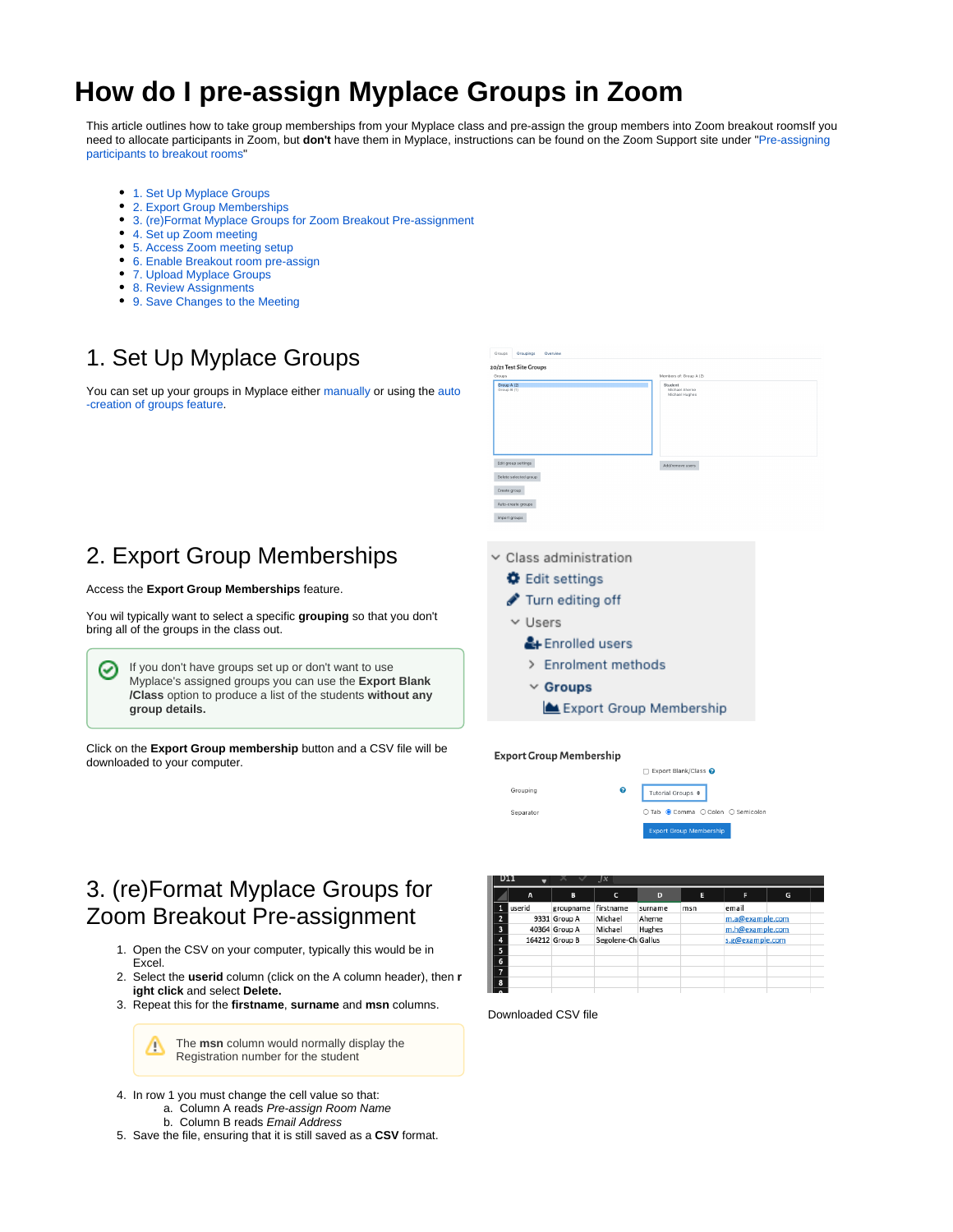Column names are **case sensitive**.

⊕



#### Removing the **userid** column o Adding a new Zoom meeting o

<span id="page-1-0"></span>4. Set up Zoom meeting

Set up your meeting activity in Myplace as normal.

You **cannot** pre-assign breakout room participants in Λ Myplace, you **must** do this directly in Zoom.

| ⊤ General                    |              |                                                                                                                                  |  |  |
|------------------------------|--------------|----------------------------------------------------------------------------------------------------------------------------------|--|--|
| Talk                         |              | Los administration<br>Đ                                                                                                          |  |  |
| Last Spring                  |              | $ I $ = = 5 0 $ 0 $ = F $ 0 $ + $ 0 $<br>п<br>A, V<br>r                                                                          |  |  |
|                              |              | interview in activity yourline readers on the state after the relationship of a method progress in the activities are advantaged |  |  |
|                              |              | research and by the main states.                                                                                                 |  |  |
|                              |              |                                                                                                                                  |  |  |
|                              |              |                                                                                                                                  |  |  |
|                              |              |                                                                                                                                  |  |  |
|                              |              | LLLLLS of the statistics an ocurrent stops @                                                                                     |  |  |
| <b>COLL</b>                  |              | American Contract Control Control                                                                                                |  |  |
| Deal and insulary            |              | because in                                                                                                                       |  |  |
|                              |              | $0.51 + 1.8$                                                                                                                     |  |  |
|                              |              | 11 Year on No                                                                                                                    |  |  |
| <b>Reserved</b>              |              | \$8.52                                                                                                                           |  |  |
|                              |              | Social company models for following move and (as a 2.2.2.3.8 m). (CMaximidad) and ex-                                            |  |  |
|                              |              | <b>R</b> Pecanic and supported                                                                                                   |  |  |
| <b>London</b>                |              | 垂れ こう                                                                                                                            |  |  |
| Suitable and a               |              | en con                                                                                                                           |  |  |
| <b>Salawan</b>               |              | Original Service - 2020 No. 2 (NORTH distances)                                                                                  |  |  |
|                              |              | <b>BE MEDI ROCKET V. D.</b>                                                                                                      |  |  |
| Merring miles<br>۰           |              | Oriens spinkshop wie<br>a unit that for your                                                                                     |  |  |
|                              |              | <b>Gifty admit the com-</b>                                                                                                      |  |  |
|                              | ь            |                                                                                                                                  |  |  |
| Harrison Bads                |              |                                                                                                                                  |  |  |
|                              |              |                                                                                                                                  |  |  |
| <b>ZOOM QUICK GUIDE</b><br>۰ | ZOOM SUPPORT | <b>JOIN A MEETING</b><br>HOSTA MEETING -                                                                                         |  |  |
| <b>FERSONAL</b>              |              | Meetings<br>Get Training                                                                                                         |  |  |
| Profile                      |              |                                                                                                                                  |  |  |
| Meetings                     |              | Personal Room Meeting Templates<br><b>Upcoming</b><br>Previous                                                                   |  |  |
| Webinars                     |              | Myself<br><b>Schedule a Meeting</b><br>Start Time to End Time<br>$\mathbf{v}$<br>$\ldots$                                        |  |  |
| Recordings                   |              | Today                                                                                                                            |  |  |
| Settings                     |              | 05:00 PM - 06:00 PM<br>Group discussions                                                                                         |  |  |
|                              |              |                                                                                                                                  |  |  |
|                              |              | Meeting ID: 915 6201 5070                                                                                                        |  |  |
| <b>ADMIN</b><br>Dashboard    |              | Becuvina                                                                                                                         |  |  |

ورزو

### <span id="page-1-1"></span>5. Access Zoom meeting setup

Once the meeting has been created in Myplace, you will be able to see it in your **Upcoming** meetings in Zoom.

Go to <https://strath.zoom.us/> and choose the **Sign In** option ⊘ to access Zoom directly and see all of your upcoming meetings.

Go into the Meeting by clicking on the **Edit** button that appears when you hover over the meeting

### <span id="page-1-2"></span>6. Enable Breakout room pre-assign

Under **Meeting Options** you will find the **Breakout Room pre-assign** option, tick this.

Then click on the **Import from CSV**

## <span id="page-1-3"></span>7. Upload Myplace Groups

Follow the instructions to upload the Group Membership file that you edited from Step 3

Meeting Ontions Friable join before host Mute participants upon entry C Only authenticated users can join: Sign in to Zoon out Room pre-assig  $a$  Bn  $\Box$  Automatically record meeting in the cloud